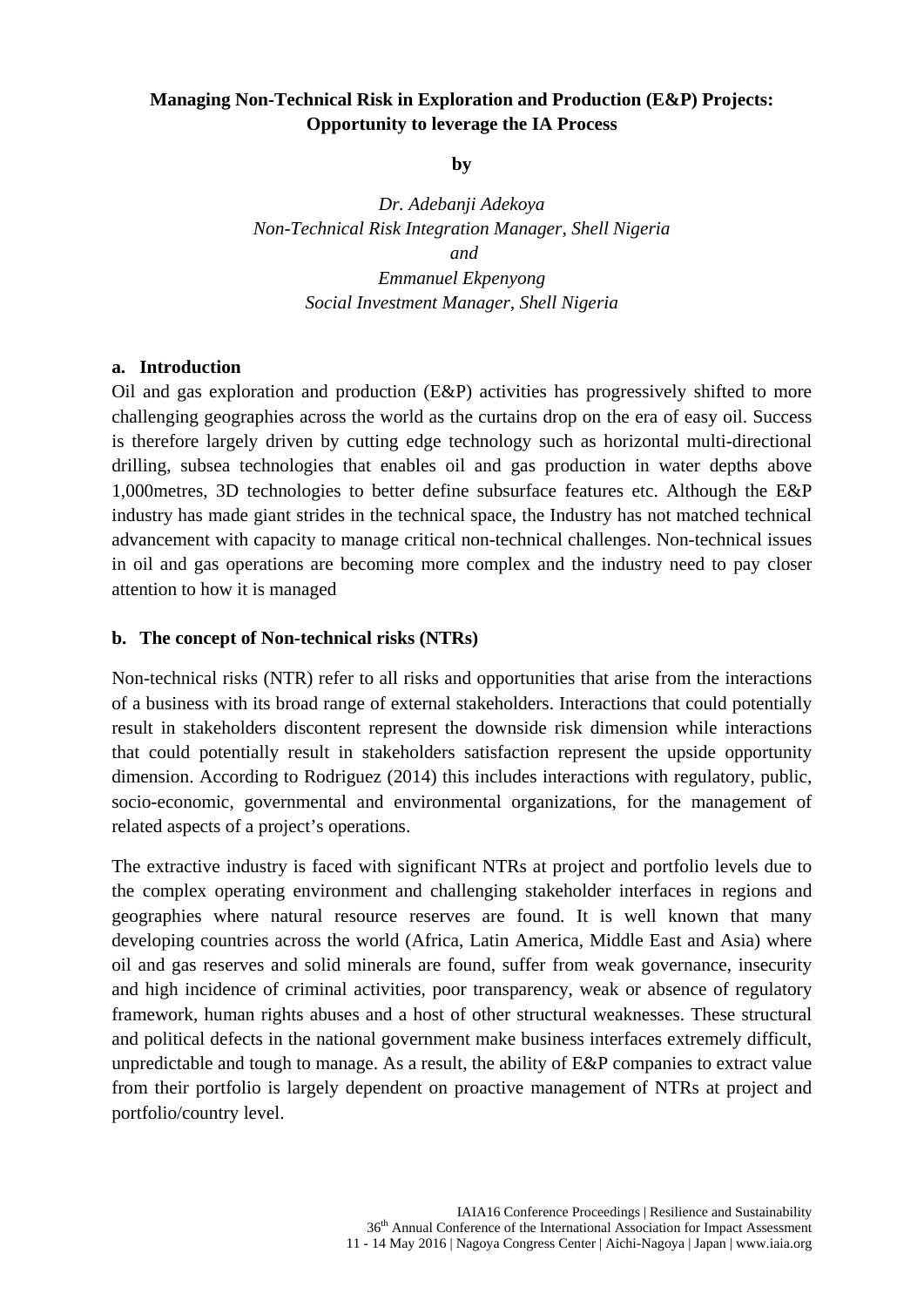#### **c. Non-technical risk and value erosion**

In the extractive industry, profitability and growth is hinged on effective management of a broad spectrum of technical and non-technical risk both to enhance value and also prevent value erosion. It is obvious that the industry has gained a handle on technical risk over the years especially as oil exploration and production activities moved to more challenging terrains. There are clear processes and framework for dealing with technical risk from project identification through to construction; such include hazard identification, hazard and operability studies and other technical safety processes.

The same cannot be said of the management of non-technical risk. Non-technical risks are the most common cause of project delays and most likely to be underestimated and overlooked but have the potential to cause significant erosion of project value when they manifest at project level and in extreme cases significant portfolio value erosion, when they manifest at corporate or industry level. The identification and early management of NTRs such as community grievances, environmental and social safeguards, and alignment with venture partners can significantly improve project NPV as well as enhance company's access to new opportunities. According to Breemer and Mckeeman (2012), NTRs of this nature account for up to 70 -75% of cost and schedule failures in projects in form of schedule delays and cost overruns, local deal opportunities, and a host of stakeholder related issues.

In its study of the cost of company-community conflict in the extractive industry, Davis and Franks (2014) discovered that companies incur substantial cost and value erosion from community disruption. The study identified the most frequent costs as those arising from lost productivity due to temporary shutdowns or delay while the greatest costs of this NTR identified through the research were the opportunity costs in terms of the lost value linked to future projects, expansion plans, or sales that did not go ahead. The costs most often overlooked by companies were indirect costs resulting from staff time being diverted to managing conflict – particularly senior management time, including in some cases that of the CEO.

In his paper, 'Managing human rights impact in a world of converging expectation', John Ruggie (2011) illustrated how a failure to develop cross-functional strategic response to nontechnical risks related to social impact can have devastating effect. A company in the extractive industry suffered \$6.5billion value erosion over 24 months due to non-technical risk including community opposition and delays in regulatory approval.

## **d. Non-technical risk – a misunderstood concept or a poorly managed risk category**

Non-technical risks are driven by stakeholders external to projects or E&P operations. Given the widely known consequences of non-technical risk in terms of value erosion and loss of opportunities, why is it then that these categories of risk continue to limit the ability of oil and gas companies to maximize NPV and/or extract maximum value from projects and operations?

First is that non-technical risk does not lend itself to the logic of risk management and quantification the way the extractive industry have managed the technical risk. Because oil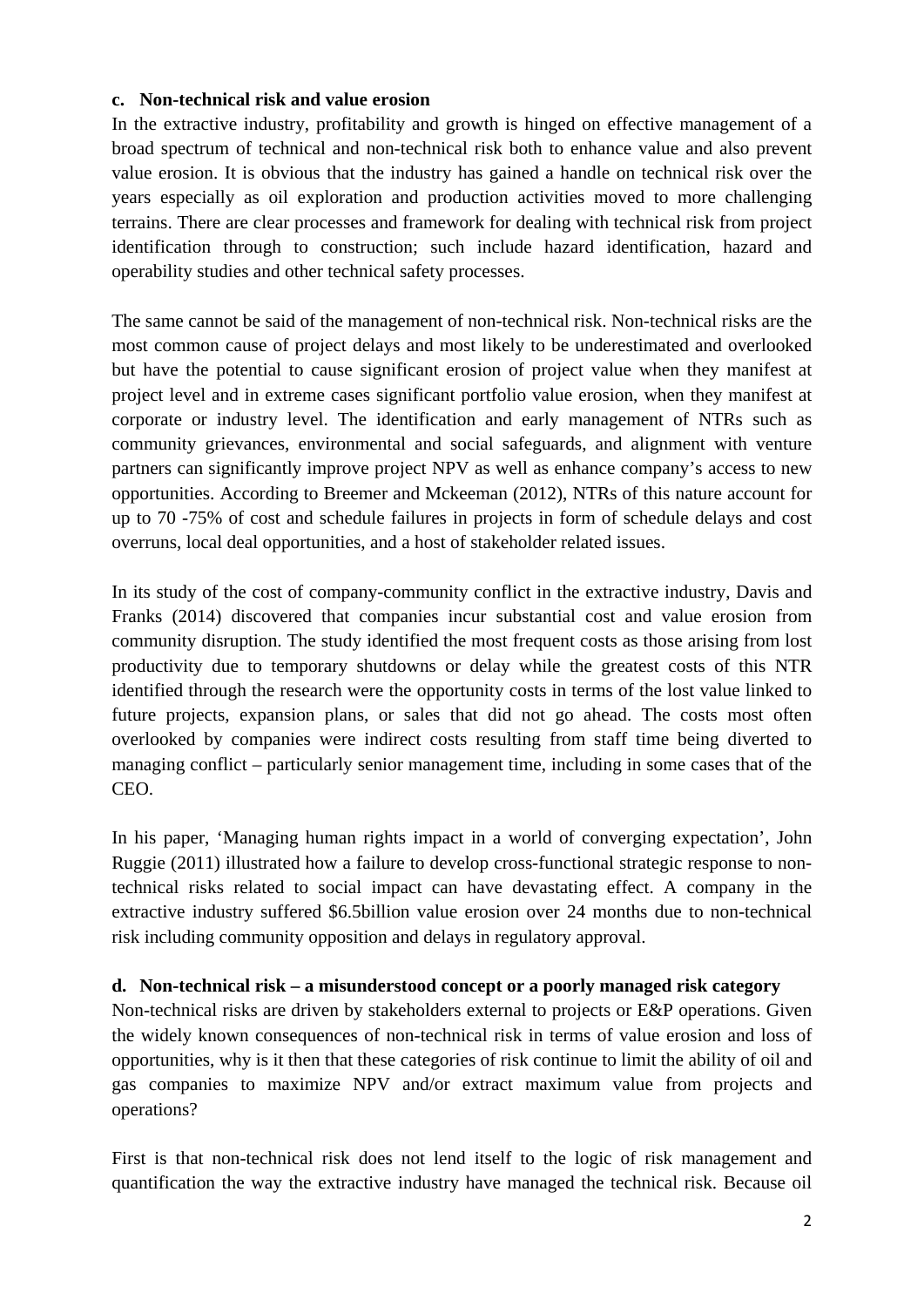and gas projects are major engineering undertakings, there is the tendency to apply 'engineering' sense to addressing the NTRs or to underestimate its impact on project delivery. Traditional risk management where engineering solutions are applied to problems will not eliminate NTRs. It might be possible through the use of technology to reduce environmental footprint of a project but that does not completely eliminate the social impact and as well as the need to follow environmental framework for managing impact.

Second is the fact that the impact of NTR on project delivery is not easy to quantify. It is often an after-action-review. Hence, the lessons and value erosion would have occurred before it is quantified and understood. This, however, creates opportunity to improve the cycle of project development and ensure more proactive management to enhance value subsequently.

A third factor relates to failure to recognize that a poorly managed stakeholder interface is a major source of NTR and value erosion. For example, failure to manage community relations well could result in prolonged community opposition which in turn leads to denial of planning permit by regulatory agency. All these will result in significant project delays with associated cost overruns. Late submission of application for a regulatory permit could mean the permit is not available when project activity should commence. A structured, proactive approach to stakeholder interface management is therefore critical to NTR management

The fourth relate to project leadership and management. Where the project manager fails to recognize the significance of non-technical risk, the tendency is to focus on the technical challenges which are in the 'comfort zone' of the engineering whiz-kid leading the project. The non-technical issues are then left to the less capable hands within the team.

Lastly, it is possible that the project team and the company have a wrong understanding of what non-technical risk are and hence, unable to figure out how best to deal with it.

Figure 1: Known Sources of non-technical risk

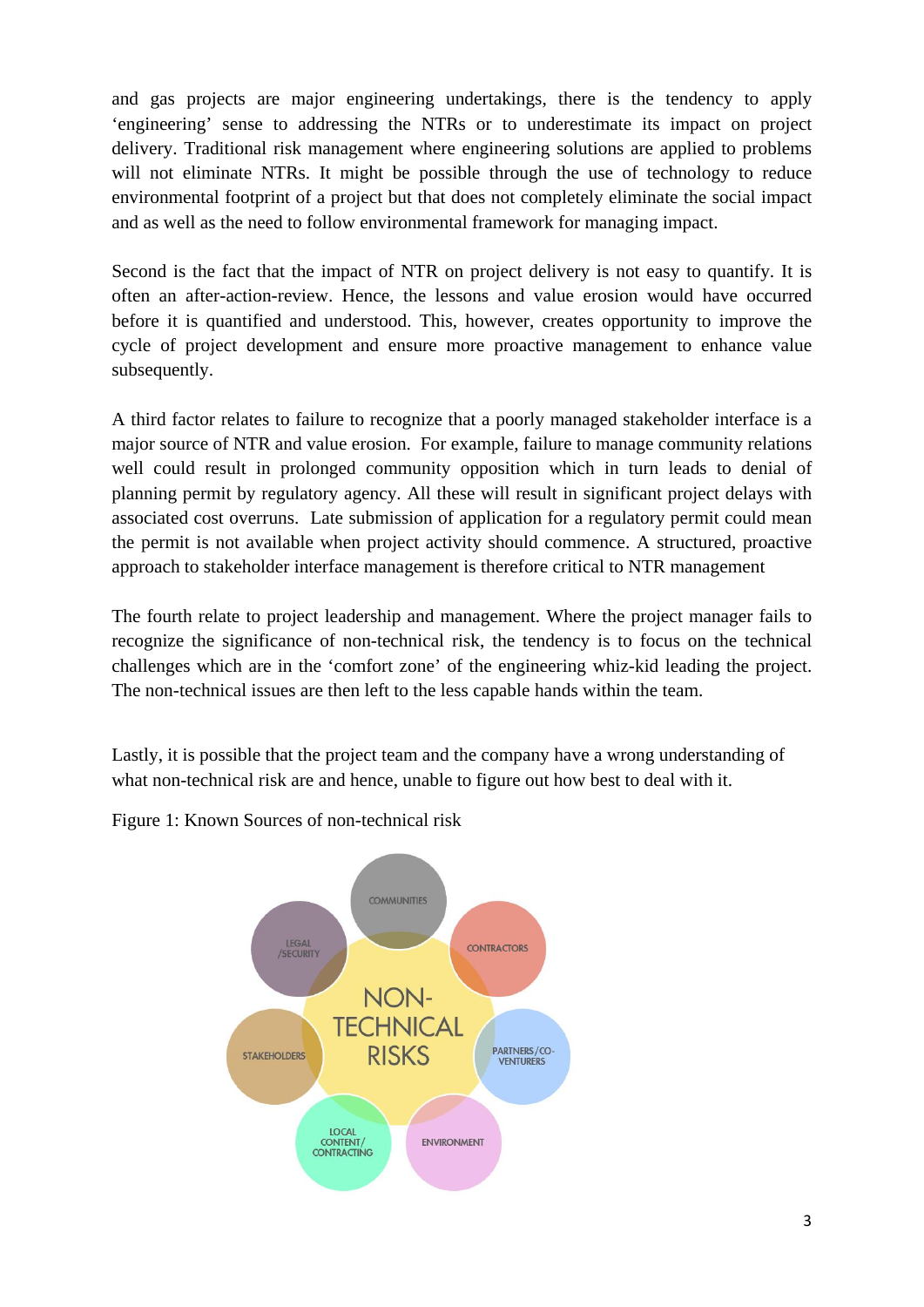### e. **Framework for identifying and managing NTRs**

- i. Appreciate the external context of the project: Profile emerging issues and uncertainties in the operating environment – socio-economic, security, environmental, political/regulatory, commercial, Health etc. Analyse how these might affect project execution
- ii. Evaluate the risks that stakeholders might deviate from expectation: It is important to identify, assess and document NTRs early on as part of overall project risk management strategy and revalidate at each phase of the project. Starting early allows the project team to focus on priority NTRs and ensures adequate resources are allocated to manage such risk. A common example is community grievances bothering on project site selection; these needs to be dealt with ahead of construction otherwise, project execution might suffer extended disruptions.
- iii. Factor NTR considerations in base plan: Key consideration must be given to NTRs in developing project feasibility/assessment of options. It may become necessary to select a less desirable project site if it is clear that certain nontechnical risks might arise during operation of the facility that could result in significant value erosion. It is also important to quantify identified NTRs and ensure the outcomes incorporated in the project base plan, costs and schedule.
- iv. Recognise and mitigate NTR impact: This entails clear outline of exactly how NTRs might impact aspects of the project or overall success of the project. It should also include the probability of occurrence, proactive actions to be taken and recovery measures should such risk materialises.
- v. Assure effectiveness of NTR mitigation: The operating environment is dynamic, periodic revalidation of NTRs and diligent implementation of mitigation plan are two most critical assurance steps that must be followed to ensure NTRs do not become show stoppers.

# **f. Leveraging IA process to manage NTRs**

The Impact Assessment process can be very valuable in managing non-technical risk in many ways. First, the IA process promotes early identification of stakeholders, their needs, interest and concerns. This entails sustained engagement through public participation to achieve convergence of interests. More so that the engagement is often facilitated by third party (regulator) who has some respect among project stakeholders. The project management team can and should leverage this process to understand divergent stakeholder interest that poses risk (NTR) to successful project implementation at this early stage of the IA process.

The purpose of the IA process is to understand stakeholders interests and concerns and ensure that this feedback are incorporated to determine project concept while plans and mitigation are put in place to address any remaining concerns. This means that key NTRs can be identified through this process and factored into project design making it possible to eliminate key NTRs. For example community grievances over noise, emissions, livelihood issues etc. being a key NTR can be eliminated by taking these concerns into consideration during site selection.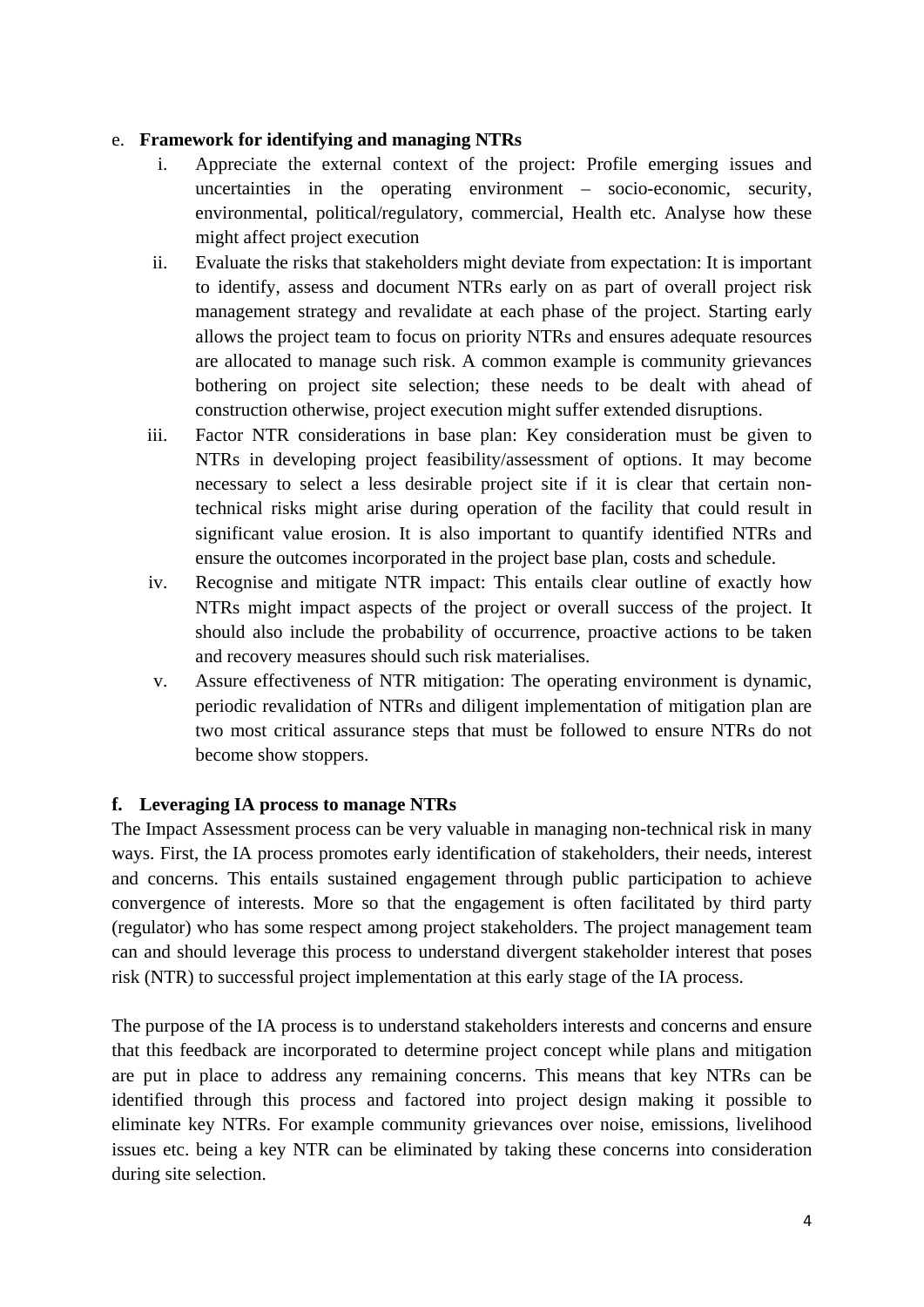The IA process also place premium on diligent implementation of mitigation measures and monitoring, perhaps joint monitoring of implementation with other stakeholders to assure that each stakeholders' interest is respected and protected. This is fundamental to the management of NTRs. It is about maintaining convergence of interest in areas of shared interest between project and its stakeholders on one hand as well as driving towards convergence of interest in areas of divergent interest by transparently engaging on the implementation of impact mitigation measures.

| <b>Identify</b> | . List all stakeholder groups relevant to the project. Identify and list all<br>relevant group members<br>.Document all potential stakeholder issues that might arise and map to each<br>stakeholder category                                                                     |  |  |
|-----------------|-----------------------------------------------------------------------------------------------------------------------------------------------------------------------------------------------------------------------------------------------------------------------------------|--|--|
| <b>Assess</b>   | •Score/evaluate stakeholders interest, influence and concerns<br>.Rank stakeholders attributes in terms of interest and potential influence on<br>project                                                                                                                         |  |  |
| Prioritise      | . Evaluate and set out engagement priority following the assessment<br>• Consider how stakeholder dynamics might evolve through different stages of<br>the project                                                                                                                |  |  |
| Engage          | .Develop and roll out engagement strategy for each category of stakeholder<br>based on set priorities<br>•Set out appropriate messages and frequency of engagement for the high<br>priority categories and clear plans to engage with other low priority<br>stakeholders          |  |  |
| Monitor         | . Track progress of engagement and document emerging issues from the<br>engagement sessions<br>•Ensure that stakeholder issues from the engagement are fed back to project<br>team members for action<br>•Assess effectiveness of engagement in strengthening stakeholder support |  |  |

Figure 2: Stakeholder engagement process<sup>[1](#page-4-0)</sup>

### **g. Stakeholder analysis is key to NTR management**

It is not enough to outline key NTRs. It is more important to identify and map these risks to the key stakeholders that drive each of them. It is only then that a stakeholder engagement strategy can be put in place. Such strategy and plan should outline potential triggers of each NTR by the affected stakeholder and a course of action to prevent, reduce or mitigate the impact of such risk on the project.

<span id="page-4-0"></span> <sup>1</sup> Adapted from Tim Postema 2011: The IAPEM cycle of stakeholder engagement